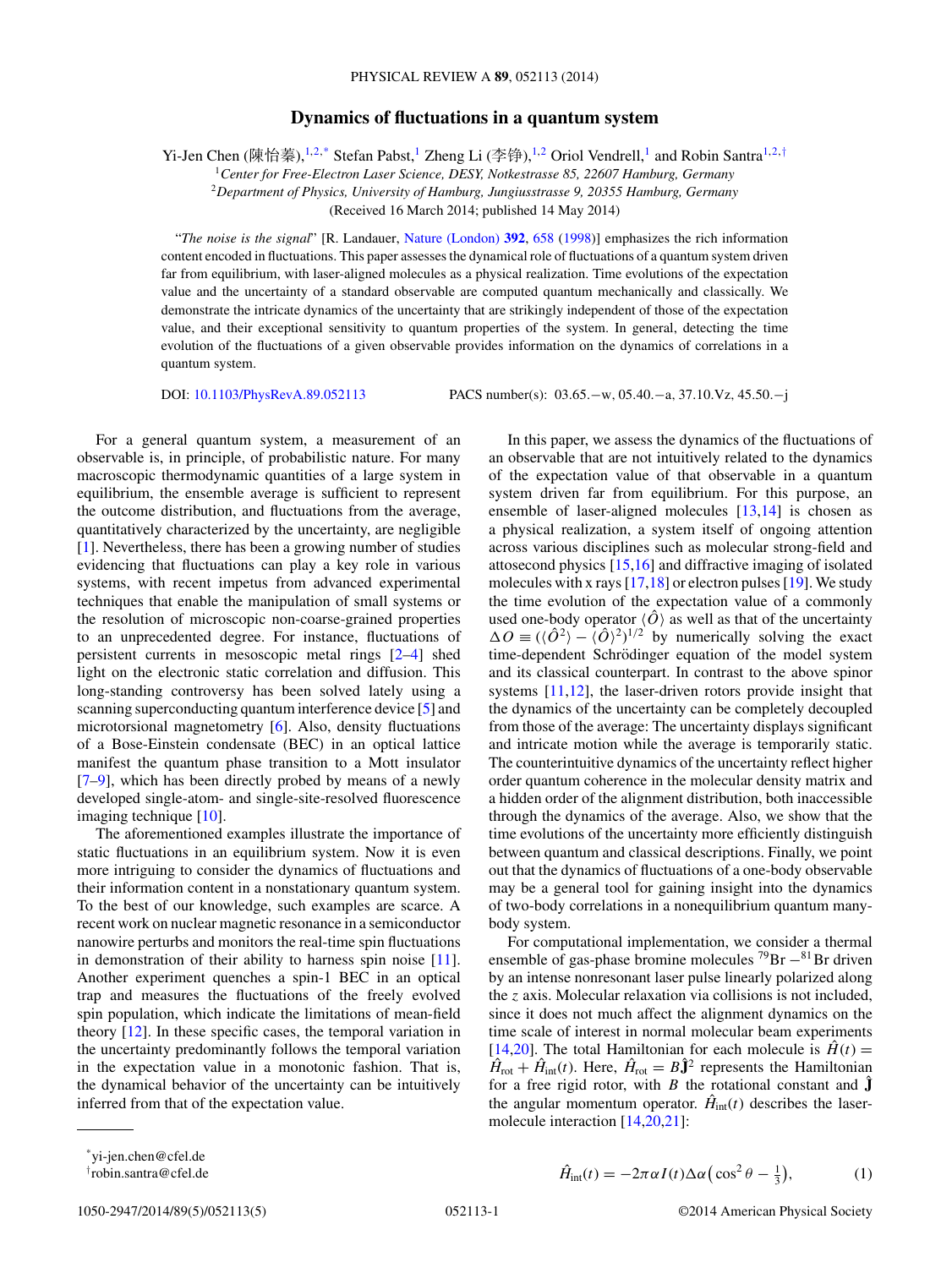<span id="page-1-0"></span>

FIG. 1. (Color online) Laser-induced alignment dynamics of Br<sub>2</sub> molecules under adiabatic conditions: (a) mean  $\langle \cos^2 \theta \rangle(t)$  and (b) fluctuation  $\Delta \cos^2 \theta(t)$ . Red solid curves for quantum results; blue dot-dashed curves for classical ones. See text for parameters used.

where  $\alpha$  is the fine-structure constant,  $I(t)$  the cycle-averaged pulse intensity,  $\Delta \alpha$  the dipole polarizability anisotropy, and *θ* the polar angle between the molecular axis and the laser polarization axis. The conventional observable adopted in the literature is  $\hat{O} = \cos^2 \theta$  [\[13,14\]](#page-3-0), an order parameter specifying the degree of alignment, and typically only its expectation value is of concern  $[13,22-26]$  $[13,22-26]$ . We solve the quantum dynamics of the expectation value  $\langle \cos^2 \theta \rangle$  and the uncertainty  $\Delta \cos^2 \theta$  using the *ab initio* numerical techniques detailed in Refs. [\[17,21\]](#page-3-0). Since uncertainty lies at the heart of quantum mechanics, the classical dynamics are also calculated with the recipe from Ref. [\[20\]](#page-3-0). This allows us to scrutinize the quantum-classical correspondence not only for the average [\[20,](#page-3-0)[27–30\]](#page-4-0) but also for the uncertainty. The molecules are initially at a rotational temperature 0*.*5 K and are pumped by a Gaussian pulse centered at  $t = 0$  ps. The pulse's peak intensity *I*max is tuned to obtain a maximum degree of alignment of  $\langle \cos^2 \theta \rangle \approx 0.8$ . By varying the FWHM pulse duration  $\tau_{\text{FWHM}}$ , we discuss the time evolutions of the expectation value and the uncertainty in the two most instructive cases: the adiabatic and the impulsive limits.

Figure 1 illustrates the dynamics of  $\langle \cos^2 \theta \rangle$  and  $\Delta \cos^2 \theta$ in the adiabatic regime, where the pulse is slowly ramped with respect to the characteristic molecular rotational period of 420 ps. The parameters used are  $\tau_{\text{FWHM}} = 1$  ns and  $I_{\text{max}} =$  $2 \times 10^{11}$  W/cm<sup>2</sup>. First we focus on the quantum dynamics. The quantum mean value  $\langle \cos^2 \theta \rangle$  in panel (a) is a smooth curve mimicking  $I(t)$ . The alignment mechanism in this scenario is described by the adiabatic evolution of each fieldfree rotational eigenstate into an instantaneous field-dressed pendular state [\[13,](#page-3-0)[31\]](#page-4-0). The quantum fluctuation  $\Delta \cos^2 \theta$  in panel (b) is mainly a function anticorrelated with  $\langle \cos^2 \theta \rangle$ . For  $\cos^2 \theta$  probes microscopic properties of individual molecules, the magnitude of  $\Delta \cos^2 \theta$  is non-negligible. However, the dynamical behavior of the uncertainty is not truly surprising: We expect a reduction of the uncertainty when the average

approaches its extreme value(s). In our case, this means  $\Delta \cos^2 \theta \to 0$  as  $\langle \cos^2 \theta \rangle \to 0$ , 1. Such is the intuitive dynamical relation between expectation values and uncertainties that can also be found in Refs. [\[11,12\]](#page-3-0).

Next we compare the classical and quantum dynamics in Fig. 1. Albeit adiabatic alignment is usually considered an intensively studied problem readily understood in classical terms [\[13\]](#page-3-0), the classical and quantum averages and uncertainties still show quantitative discrepancies. The subtle quantum effect is especially apparent for  $\Delta \cos^2 \theta$ . Interestingly, the classical approach always overestimates  $\langle \cos^2 \theta \rangle$  yet underestimates  $\Delta \cos^2 \theta$ , so classical molecules are easier to align. This is because the pendular states slightly penetrate into the angular potential barrier [\[32\]](#page-4-0), while the classical molecules are strictly confined to move between the classical turning points.

Figure 2 depicts the alignment dynamics in another limit, the impulsive regime, where a short pulse is used with  $\tau_{FWHM} = 500$  fs and  $I_{max} = 2.0 \times 10^{12}$  W/cm<sup>2</sup>. The quantum mean  $\langle \cos^2 \theta \rangle$  reaches the first peak slightly after  $t = 0$ , followed by transient recurrences of the signal and an upward baseline shift. The initial alignment is fully reconstructed



FIG. 2. (Color online) Laser-induced alignment dynamics of Br<sub>2</sub> molecules under impulsive conditions: (a) mean  $\langle \cos^2 \theta \rangle(t)$  and (b) fluctuation  $\Delta \cos^2 \theta(t)$ . In above-mentioned panels, red solid curves show quantum results and blue dot-dashed curves show classical ones. For comparison, time evolutions of total angular probability distributions *ρ*(*θ*) computed quantum mechanically and classically are plotted in (c) and (d), respectively. See text for parameters used.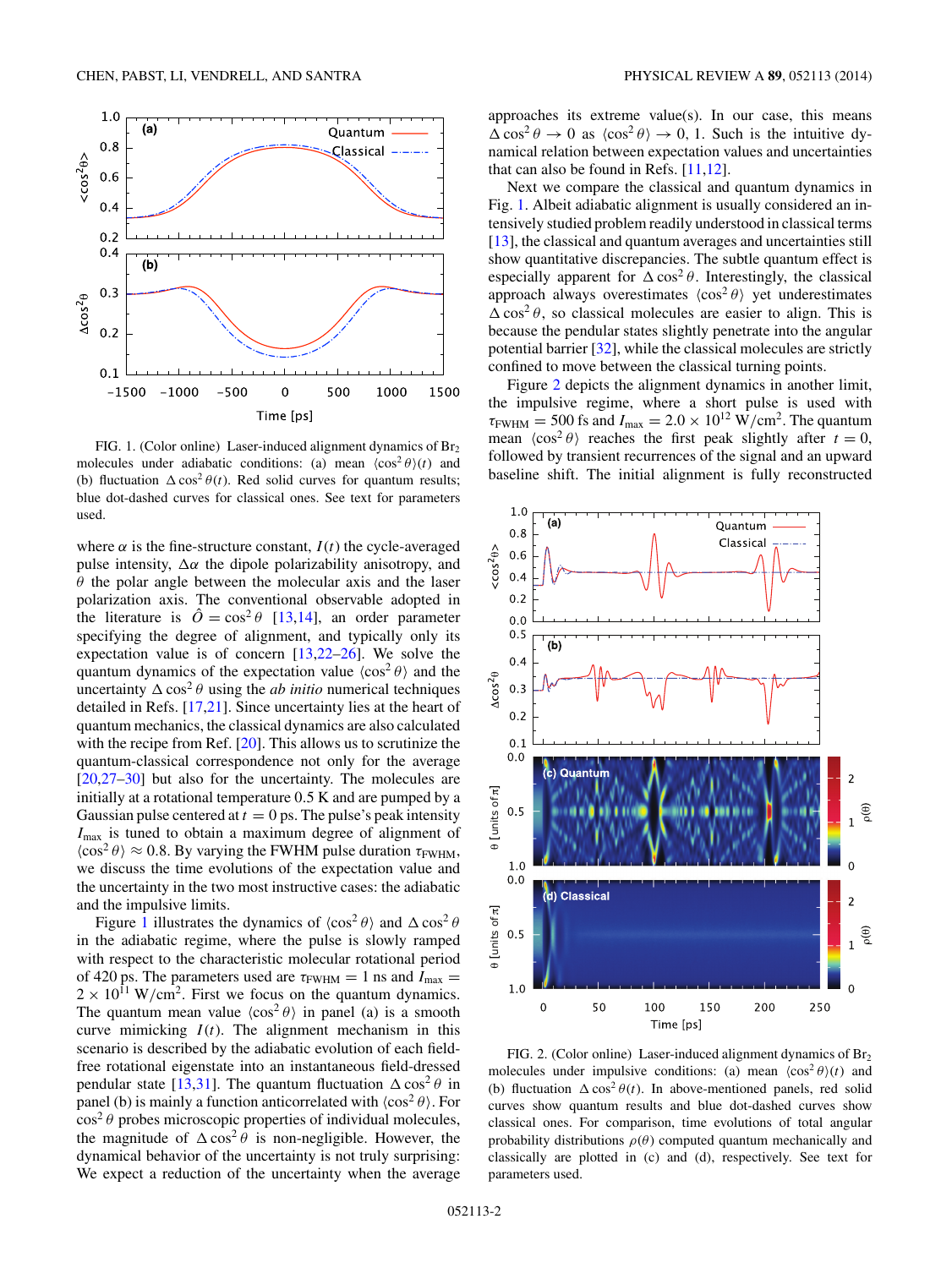at the first rotational revival  $\tau_{rev} = \pi \hbar / B \approx 210 \text{ ps}$  (with  $\hbar$ the reduced Planck constant), and is inverted at  $1/2\tau_{\text{rev}}$ . The mechanism here is that the kick pulse creates an initially localized rotational wave packet, whose field-free components continue to dephase and rephase periodically owing to their commensurate energy spacings [\[13](#page-3-0)[,33\]](#page-4-0).

The quantum fluctuation  $\Delta \cos^2 \theta$  exhibits a similar elevated baseline but wiggles dramatically at every quarter revival. At  $1/2\tau_{rev}$  and  $\tau_{rev}$ ,  $\Delta \cos^2 \theta$  is again (anti)correlated with  $\langle \cos^2 \theta \rangle$ . Nonetheless, at  $1/4\tau_{\text{rev}}$  and  $3/4\tau_{\text{rev}}$ , where  $\langle \cos^2 \theta \rangle$  is essentially static and suggests that the alignment order is temporarily lost due to wave-packet dephasing,  $\triangle$  cos<sup>2</sup> $\theta$  displays contrasting and independent beatings of a magnitude comparable to  $\langle \cos^2 \theta \rangle$ . This demonstrates that the uncertainty can have nontrivial and intricate dynamics notably distinct from those of the average alignment order parameter and that, in this case, both of them are equally crucial for understanding the system's dynamical properties.

The origin of the additional beatings in  $\Delta \cos^2 \theta$  can be explained based on an extended argument for the dynamical behavior of  $\langle \cos^2 \theta \rangle$  [\[34,35\]](#page-4-0). Consider the molecular density operator in the representation of the field-free rotational eigenstates  $|J, M\rangle$  (with quantum numbers *J* for total and *M* for the *z* component of angular momentum):  $\langle JM|\hat{\rho}(t)|J'M'\rangle$ . From the underlying symmetries,  $\langle \cos^4 \theta \rangle = \text{Tr}[\hat{\rho}(t) \cos^4 \theta]$ involved in the evaluation of  $\Delta \cos^2 \theta$  can be partitioned into three components summing over different  $\Delta J \equiv (J - J') =$  $0, \pm 2, \pm 4$  but the same  $\Delta M \equiv (M - M') = 0$ . The first term with  $\Delta J = 0$  measures the diagonal density matrix elements, i.e., the populations redistributed by the pulse, resulting in a constant background shift. The second part with  $\Delta J = \pm 2$  probes the off-diagonal elements, i.e., the induced quantum coherences. Because the energy splitting of this type of coherence pairs is  $2B(2J + 3)$ , this part contributes to a signal in  $\langle \cos^4 \theta \rangle$  beating with a period  $\tau_{\text{rev}}$ . Similarly, the last term also extracts off-diagonal elements but a different coupling pair with  $\Delta J = \pm 4$ . Following an energy splitting of  $4B(2J + 5)$ , this type of coherences leads to a signal reviving every  $1/2\tau_{\text{rev}}$  and with a flipped sign at odd multiples of  $1/4\tau_{\text{rev}}$ . Consequently, the dynamics of  $\Delta \cos^2 \theta$ manifest the additional quantum coherences  $\Delta J = \pm 4$  in the density matrix, whereas the dynamics of  $\langle \cos^2 \theta \rangle$  reflects coherences only up to  $\Delta J = \pm 2$ . As subgroups of wave packet components partially rephasing at fractional revivals is a general phenomenon for an initially localized quantum system with discrete energy spectrum [\[36\]](#page-4-0), the discussion here may find its analogies in other physical systems, such as Rydberg atoms [\[37\]](#page-4-0), vibration of molecules [\[37\]](#page-4-0), or bosonic Josephson junction [\[38\]](#page-4-0). Note that the faster beating dynamics of the uncertainty (or even higher moments) facilitate the detection of the quantum revivals, especially when the revival of the mean value is too long to be observed experimentally or is destroyed by decoherence.

Notice that the baseline of  $\triangle \cos^2 \theta$ , like that of  $\langle \cos^2 \theta \rangle$ [\[20\]](#page-3-0), is upshifted, with a strong-field limit  $\Delta \cos^2 \theta \rightarrow 1/\sqrt{8}$ . Because the background of  $\Delta \cos^2 \theta$  grows even higher than the value for an isotropic distribution, given the same maximum degree of alignment of 0*.*8, molecules aligned impulsively have a fluctuation  $(\approx 0.24)$  higher than those aligned adiabatically (≈0*.*17).

The classical dynamics in Fig. [2](#page-1-0) reproduce well the shortterm quantum evolutions of both  $\langle \cos^2 \theta \rangle$  and  $\Delta \cos^2 \theta$  until their breakdown first flagged by  $\Delta \cos^2 \theta$  at  $1/4\tau_{rev}$ . Afterwards, the classical calculations show no revival but capture accurately the baselines of the quantum mean and uncertainty, which stem from the static population elements  $\Delta J = 0$ . It is interesting that the time average of the quantum mean coincides with the baseline level, so the classical treatment can predict the time averaged impulsive alignment process in reference to  $\langle \cos^2 \theta \rangle$  [\[20,](#page-3-0)[28\]](#page-4-0). Yet, the time average of the quantum uncertainty is lower than the baseline, preserving the influence of the quantum coherence  $\Delta J = \pm 2$  due to the  $\langle \cos^2 \theta \rangle^2$  contribution.

Another way to inspect the dynamical information content of the uncertainty is to compare the time evolutions of  $\langle \cos^2 \theta \rangle$ and  $\Delta \cos^2 \theta$  to that of the alignment distribution. Figures  $2(c)$ and  $2(d)$  plot the quantum and classical dynamics of the angular probability density distributions integrated over the azimuthal angle  $\phi$ , denoted by  $\rho(\theta)$ . The distributions indicate that the quantum and classical dynamics actually diverge much faster than indicated by  $\langle \cos^2 \theta \rangle$  and  $\Delta \cos^2 \theta$ . After this short period, the classical molecules disperse rapidly, leading to the enhanced backgrounds of  $\langle \cos^2 \theta \rangle$  and  $\Delta \cos^2 \theta$ . On the other hand, the quantum distribution soon develops a complex but regular interference pattern. The most outstanding features appear close to  $1/2\tau_{\text{rev}}$  and  $\tau_{\text{rev}}$ , as identified by  $\langle \cos^2 \theta \rangle$ and  $\Delta \cos^2 \theta$ . In the vicinity of  $1/4\tau_{\text{rev}}$  and  $3/4\tau_{\text{rev}}$  are the second salient features only captured by  $\Delta \cos^2 \theta$ . Thus, the additional dynamics of the uncertainty signifies the formation of an order of the alignment distribution beyond the description of the average order parameter. At other fractional revivals, various structures appear that are outside the grasp of  $\langle \cos^2 \theta \rangle$ and  $\Delta \cos^2 \theta$  and are related to even higher moments of the distribution.

It is worth noting that it is possible to resolve the alignment distribution not only theoretically but also experimentally by Coulomb exploding the molecules and recording the angular-resolved momentum distribution of the ion fragments [\[13](#page-3-0)[,39,40\]](#page-4-0). Based on the measured distributions, both the average and the uncertainty of the alignment parameter can be constructed. Also, it is viable to find another complex observable whose expectation value is effectively sensitive to higher moments of  $\cos^2 \theta$ , e.g., the high-harmonic-generation signals of impulsively aligned molecules [\[41–45\]](#page-4-0). Accordingly, the dynamics of the fluctuations of this specific system are measurable and have observable impacts on other measurements.

Even in a model system, the dynamics of fluctuations can be highly nontrivial. One should expect this to be even more important for a nonequilibrium quantum manybody system, where entanglement and correlations further participate in regulating fluctuations [\[46\]](#page-4-0). To illustrate the basic idea, consider a system of *N* interacting fermions at zero temperature with a normalized many-body wave function  $|\Phi(t)\rangle$  in the Schrödinger picture [[47\]](#page-4-0). To proceed, it is instructive to introduce a series of reduced density matrices that is equivalent to a description in terms of the total wave function. The *p*th order reduced density matrix (*p*-RDM) is defined by  $[48,49]$ :  $\rho^{(p)}(\mathbf{r}_1, \cdots, \mathbf{r}_p | \mathbf{r}'_1, \cdots, \mathbf{r}'_p; t) \equiv$  $\langle \Phi | \hat{\Psi}^{\dagger}(\mathbf{r}'_1) \cdots \hat{\Psi}^{\dagger}(\mathbf{r}'_p) \hat{\Psi}(\mathbf{r}_p) \cdots \hat{\Psi}(\mathbf{r}_1) | \Phi \rangle$ , where  $\hat{\Psi}(\mathbf{r}_i)$  is the fermionic field operator  $[50]$  and  $\mathbf{r}_i$  a vector of spatial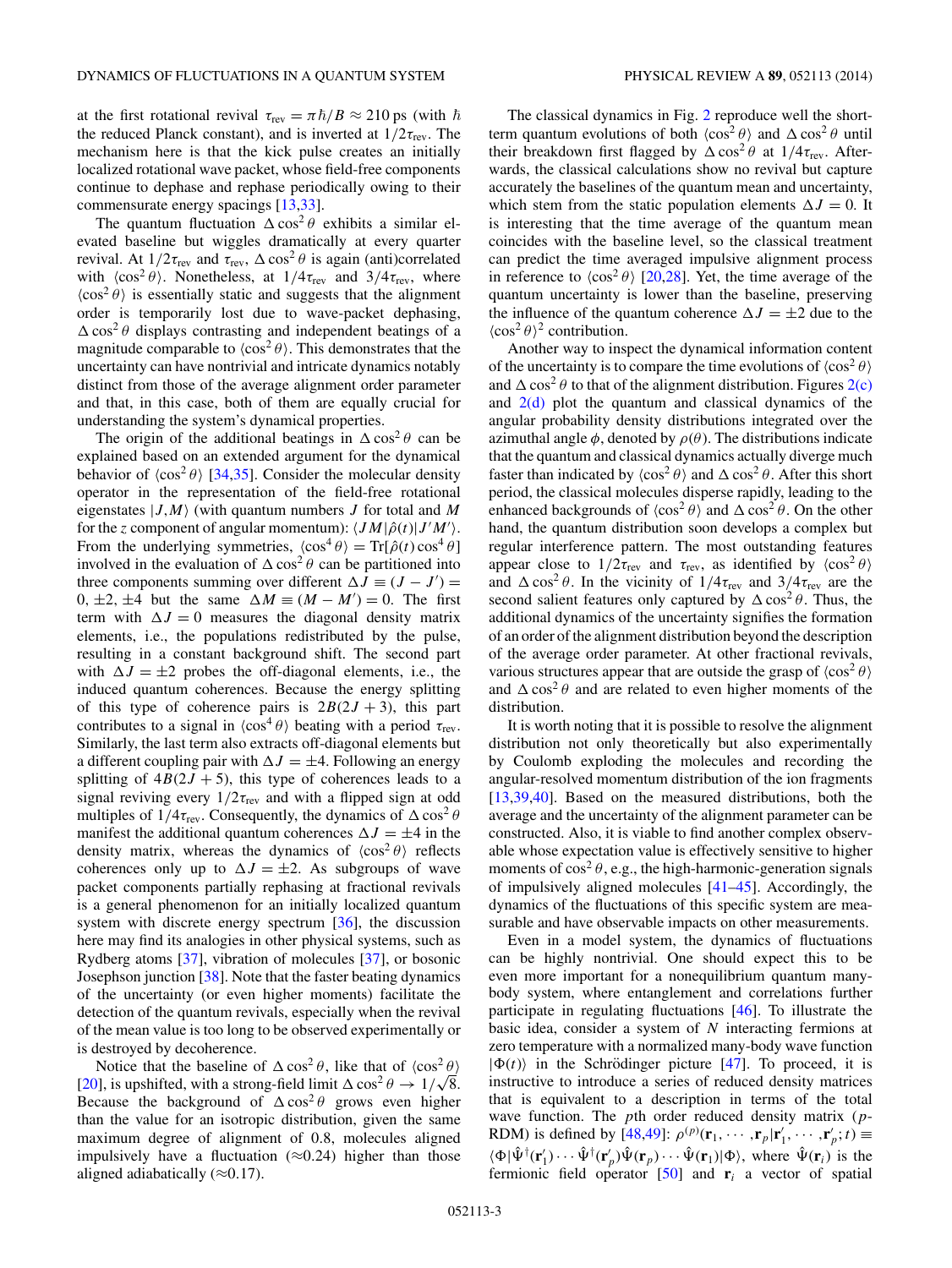<span id="page-3-0"></span>coordinates (for simplicity, we suppress the spin). For a general local one-body observable  $\ddot{\theta}$ , we have

$$
\langle \hat{O} \rangle(t) = \int d^3 r_1 \left\{ \hat{O}_{\mathbf{r}_1} \rho^{(1)}(\mathbf{r}_1|\mathbf{r}'_1;t) \right\}_{\mathbf{r}'_1 = \mathbf{r}_1}
$$
(2)

$$
(\Delta O)^2(t) = \iint d^3r_1 d^3r_2 \{ \hat{O}_{\mathbf{r}_1} \hat{O}_{\mathbf{r}_2} (\rho^{(2)}(\mathbf{r}_1, \mathbf{r}_2 | \mathbf{r}_1', \mathbf{r}_2'; t) + \rho^{(1)}(\mathbf{r}_1 | \mathbf{r}_1'; t) \delta(\mathbf{r}_1 - \mathbf{r}_2) - \rho^{(1)}(\mathbf{r}_1 | \mathbf{r}_1'; t) \rho^{(1)}(\mathbf{r}_2 | \mathbf{r}_2'; t) \}_{\mathbf{r}_1' = \mathbf{r}_1, \atop \mathbf{r}_2' = \mathbf{r}_2}
$$
(3)

where  $\hat{O}_{\mathbf{r}_i}$  stands for an operator acting only on the unprimed coordinate  $\mathbf{r}_i$  [\[49\]](#page-4-0). As the *p*-RDM is identical to the *p*th order spatial correlation function [\[48,51\]](#page-4-0), it is evident that the information mapped out independently by  $\Delta O$  is the 2-RDM, which directly measures two-particle properties and has diagonal terms (i.e.,  $\mathbf{r}'_i = \mathbf{r}_i$ ) being the pair density [\[49\]](#page-4-0). The functional form of the 2-RDM is very sensitive to entanglement and correlations: For classical noninteracting particles, the 2- RDM can be perfectly factorized; for noninteracting fermions whose wave function is a single Slater determinant, the 2-RDM can be reduced to antisymmetrized products of 1-RDMs [\[49,50\]](#page-4-0). On the other hand,  $\langle \hat{O} \rangle$  merely reveals information on the 1-RDM, which measures one-particle properties and has diagonal terms being the particle density [\[49\]](#page-4-0). Hence, analyzing the dynamics of the uncertainty of a one-body observable provides a general approach to access information on the time evolution of the second-order correlation function. If  $\hat{O}_{\mathbf{r}_i}$  does not contain any derivative with respect to the spatial coordinates, i.e.,  $\hat{O}_{\mathbf{r}_i} = O(\mathbf{r}_i)$ , then only the diagonal elements of RDMs are needed [\[49\]](#page-4-0) and the two terms in the second line of Eq. (3) become the density-density correlation function [\[52\]](#page-4-0). It is possible to directly construct the density-density

- [1] D. Chandler, *Introduction to Modern Statistical Mechanics* (Oxford University Press, New York, 1987).
- [2] M. Büttiker, Y. Imry, and R. Landauer,  $Phys.$  Lett. A  $96$ ,  $365$ [\(1983\)](http://dx.doi.org/10.1016/0375-9601(83)90011-7).
- [3] E. K. Riedel and F. von Oppen, [Phys. Rev. B](http://dx.doi.org/10.1103/PhysRevB.47.15449) **[47](http://dx.doi.org/10.1103/PhysRevB.47.15449)**, [15449](http://dx.doi.org/10.1103/PhysRevB.47.15449) [\(1993\)](http://dx.doi.org/10.1103/PhysRevB.47.15449).
- [4] V. Chandrasekhar, R. A. Webb, M. J. Brady, M. B. Ketchen, W. J. Gallagher, and A. Kleinsasser, [Phys. Rev. Lett.](http://dx.doi.org/10.1103/PhysRevLett.67.3578) **[67](http://dx.doi.org/10.1103/PhysRevLett.67.3578)**, [3578](http://dx.doi.org/10.1103/PhysRevLett.67.3578) [\(1991\)](http://dx.doi.org/10.1103/PhysRevLett.67.3578).
- [5] H. Bluhm, N. C. Koshnick, J. A. Bert, M. E. Huber, and K. A. Moler, [Phys. Rev. Lett.](http://dx.doi.org/10.1103/PhysRevLett.102.136802) **[102](http://dx.doi.org/10.1103/PhysRevLett.102.136802)**, [136802](http://dx.doi.org/10.1103/PhysRevLett.102.136802) [\(2009\)](http://dx.doi.org/10.1103/PhysRevLett.102.136802).
- [6] A. C. Bleszynski-Jayich, W. E. Shanks, B. Peaudecerf, E. Ginossar, F. von Oppen, L. Glazman, and J. G. E. Harris, [Science](http://dx.doi.org/10.1126/science.1178139) **[326](http://dx.doi.org/10.1126/science.1178139)**, [272](http://dx.doi.org/10.1126/science.1178139) [\(2009\)](http://dx.doi.org/10.1126/science.1178139).
- [7] D. Jaksch, C. Bruder, J. I. Cirac, C. W. Gardiner, and P. Zoller, [Phys. Rev. Lett.](http://dx.doi.org/10.1103/PhysRevLett.81.3108) **[81](http://dx.doi.org/10.1103/PhysRevLett.81.3108)**, [3108](http://dx.doi.org/10.1103/PhysRevLett.81.3108) [\(1998\)](http://dx.doi.org/10.1103/PhysRevLett.81.3108).
- [8] C. Orzel, A. K. Tuchman, M. L. Fenselau, M. Yasuda, and M. A. Kasevich, [Science](http://dx.doi.org/10.1126/science.1058149) **[291](http://dx.doi.org/10.1126/science.1058149)**, [2386](http://dx.doi.org/10.1126/science.1058149) [\(2001\)](http://dx.doi.org/10.1126/science.1058149).
- [9] M. Greiner, O. Mandel, T. Esslinger, T. W. Hänsch, and I. Bloch, [Nature \(London\)](http://dx.doi.org/10.1038/415039a) **[415](http://dx.doi.org/10.1038/415039a)**, [39](http://dx.doi.org/10.1038/415039a) [\(2002\)](http://dx.doi.org/10.1038/415039a).
- [10] J. F. Sherson, C. Weitenberg, M. Endres, M. Cheneau, I. Bloch, and S. Kuhr, [Nature \(London\)](http://dx.doi.org/10.1038/nature09378) **[467](http://dx.doi.org/10.1038/nature09378)**, [68](http://dx.doi.org/10.1038/nature09378) [\(2010\)](http://dx.doi.org/10.1038/nature09378).

correlation function from a measurement of a set of one-body observables. For example, we mention the impressive works on BEC utilizing absorption images [\[53–55\]](#page-4-0) or single-atomresolved *in situ* imaging technique [10[,56\]](#page-4-0), very recently even to probe the time-resolved density-density correlation function [\[57–59\]](#page-4-0). Yet, it is generally more feasible in other cases to extract condensed information on the density-density correlation function or less restrictedly the 2-RDM based on the noise analysis of a measurement of a single one-body observable.

To conclude, using laser-aligned molecules as a concrete example of a highly nonequilibrium quantum system, we demonstrate that the uncertainty of the alignment order parameter can probe nontrivial and intricate dynamics remarkably distinct from those shown by the average alignment order parameter, bringing information inaccessible by the average. Also, we illustrate that the dynamics of the uncertainty are more sensitive to the discrepancy between quantum and classical approaches. Lastly, we remark that the dynamics of the uncertainty of a one-body observable offer a general and valuable tool for studying real-time two-body correlations in a many-body system, due to its close connection with a two-body operator and the second-order correlation function. For more than a century, fluctuations have kept revolutionizing the way we understand fundamental questions ranging from particle-wave duality [\[60–62\]](#page-4-0) to entanglement and correlations [\[46,63,64\]](#page-4-0). With the presented model system as proof of principle and with the rapid advancement of technology, opportunities are envisioned for the understanding of nonequilibrium dynamics of quantum systems founded on the dynamics of fluctuations.

Y.-J.C. thanks M. Eckstein, Y. Laplace, and N. Rohringer for stimulating input from various fields of research, and S.-K. Son for carefully reading the manuscript.

- [11] P. Peddibhotla, F. Xue, H. I. T. Hauge, S. Assali, E. P. A. M. Bakkers, and M. Poggio, [Nat. Phys.](http://dx.doi.org/10.1038/nphys2731) **[9](http://dx.doi.org/10.1038/nphys2731)**, [631](http://dx.doi.org/10.1038/nphys2731) [\(2013\)](http://dx.doi.org/10.1038/nphys2731).
- [12] C. S. Gerving, T. M. Hoang, B. J. Land, M. Anquez, C. D. Hamley, and M. S. Chapman, [Nat. Commun.](http://dx.doi.org/10.1038/ncomms2179) **[3](http://dx.doi.org/10.1038/ncomms2179)**, [1169](http://dx.doi.org/10.1038/ncomms2179) [\(2012\)](http://dx.doi.org/10.1038/ncomms2179).
- [13] H. Stapelfeldt and T. Seideman, [Rev. Mod. Phys.](http://dx.doi.org/10.1103/RevModPhys.75.543) **[75](http://dx.doi.org/10.1103/RevModPhys.75.543)**, [543](http://dx.doi.org/10.1103/RevModPhys.75.543) [\(2003\)](http://dx.doi.org/10.1103/RevModPhys.75.543).
- [14] T. Seideman and E. Hamilton, [Adv. At. Mol. Opt. Phys.](http://dx.doi.org/10.1016/S1049-250X(05)52006-8) **[52](http://dx.doi.org/10.1016/S1049-250X(05)52006-8)**, [289](http://dx.doi.org/10.1016/S1049-250X(05)52006-8) [\(2006\)](http://dx.doi.org/10.1016/S1049-250X(05)52006-8).
- [15] T. Kanai, S. Minemoto, and H. Sakai, [Nature \(London\)](http://dx.doi.org/10.1038/nature03577) **[435](http://dx.doi.org/10.1038/nature03577)**, [470](http://dx.doi.org/10.1038/nature03577) [\(2005\)](http://dx.doi.org/10.1038/nature03577).
- [16] M. Meckel, D. Comtois, D. Zeidler, A. Staudte, D. Pavičić, H. C. Bandulet, H. Pépin, J. C. Kieffer, R. Dörner, D. M. Villeneuve, and P. B. Corkum, [Science](http://dx.doi.org/10.1126/science.1157980) **[320](http://dx.doi.org/10.1126/science.1157980)**, [1478](http://dx.doi.org/10.1126/science.1157980) [\(2008\)](http://dx.doi.org/10.1126/science.1157980).
- [17] S. Pabst, P. J. Ho, and R. Santra, [Phys. Rev. A](http://dx.doi.org/10.1103/PhysRevA.81.043425) **[81](http://dx.doi.org/10.1103/PhysRevA.81.043425)**, [043425](http://dx.doi.org/10.1103/PhysRevA.81.043425) [\(2010\)](http://dx.doi.org/10.1103/PhysRevA.81.043425).
- [18] J. Küpper et al., *[Phys. Rev. Lett.](http://dx.doi.org/10.1103/PhysRevLett.112.083002)* **[112](http://dx.doi.org/10.1103/PhysRevLett.112.083002)**, [083002](http://dx.doi.org/10.1103/PhysRevLett.112.083002) [\(2014\)](http://dx.doi.org/10.1103/PhysRevLett.112.083002).
- [19] C. J. Hensley, J. Yang, and M. Centurion, [Phys. Rev. Lett.](http://dx.doi.org/10.1103/PhysRevLett.109.133202) **[109](http://dx.doi.org/10.1103/PhysRevLett.109.133202)**, [133202](http://dx.doi.org/10.1103/PhysRevLett.109.133202) [\(2012\)](http://dx.doi.org/10.1103/PhysRevLett.109.133202).
- [20] P. J. Ho, M. R. Miller, and R. Santra,[J. Chem. Phys.](http://dx.doi.org/10.1063/1.3120608) **[130](http://dx.doi.org/10.1063/1.3120608)**, [154310](http://dx.doi.org/10.1063/1.3120608) [\(2009\)](http://dx.doi.org/10.1063/1.3120608).
- [21] C. Buth and R. Santra, [Phys. Rev. A](http://dx.doi.org/10.1103/PhysRevA.77.013413) **[77](http://dx.doi.org/10.1103/PhysRevA.77.013413)**, [013413](http://dx.doi.org/10.1103/PhysRevA.77.013413) [\(2008\)](http://dx.doi.org/10.1103/PhysRevA.77.013413).
- [22] J. Ortigoso, M. Rodríguez, M. Gupta, and B. Friedrich, J. Chem. Phys. **[110](http://dx.doi.org/10.1063/1.478241)**, [3870](http://dx.doi.org/10.1063/1.478241) [\(1999\)](http://dx.doi.org/10.1063/1.478241).